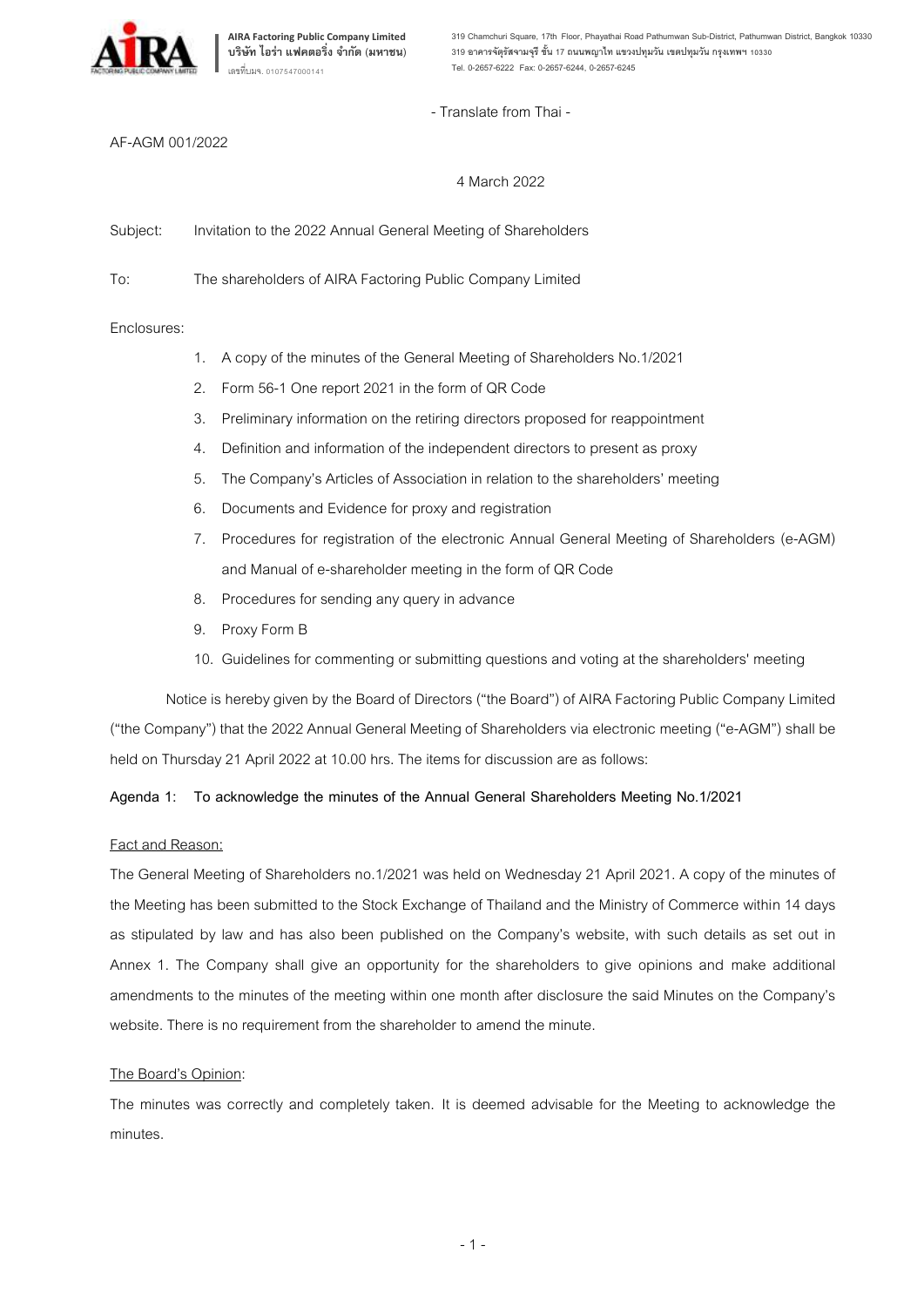

#### Resolution:

This agenda is only for the acknowledgement of the Shareholders; therefore, voting is not required.

#### **Agenda 2: To acknowledge the Company's operating result for the year 2021**

#### Fact and Reason:

To comply with the Public Company Limited Act B.E.2535 (1992) (as amended) and the Company's Articles of Association, the Board shall report the Company's performance of the previous year to the shareholders for acknowledgement at every Annual General Meeting of Shareholders. The Company has summarized the operating results for 2021 along with the significant changes that occurred during the year in Form 56-1 One report for 2021 in Attachment 2 hereto.

#### The Board's Opinion:

It is deemed appropriate to acknowledge the shareholders on the operation results and other reports year 2021.

#### Resolution:

This agenda is only for the acknowledgement of the Shareholders; therefore, voting is not required.

# **Agenda 3: To consider and approve the Financial Statements of the Company for the fiscal year ended December 31, 2021 and to acknowledge the report of the auditors**

#### Fact and Reason:

According to Section 112 of the Public Limited Companies Act B.E. 2535 and Article 40 of the Articles of Association, the Company shall prepare a statement of financial position (balance sheet) and income statement for the fiscal year ended on 31 December 2021. The Audit Committee and the Board of Directors have considered and reviewed the Financial Statements for the fiscal year 2021 which audited by a certified auditor, EY Office Limited, as shown in the Financial Statements as Attachment 2 hereto. A summary of the Company's significant financial statements as at 2021 and 2020 as follows:

|                                         |           |           | Changing                 |       |
|-----------------------------------------|-----------|-----------|--------------------------|-------|
| <b>Details</b>                          | 2021      | 2020      | Increased<br>(Decreased) | $\%$  |
| Total assets                            | 2,311,539 | 2,176,837 | 134,702                  | 6%    |
| <b>Total liabilities</b>                | 1,780,784 | 1,655,598 | 125,186                  | 8%    |
| Total shareholders' equity              | 530,755   | 521,239   | 9,516                    | 2%    |
| Total revenues                          | 197,832   | 209,921   | (12,089)                 | $-6%$ |
| Profit for the year                     | 49,516    | 42,713    | 6,803                    | 16%   |
| Total comprehensive income for the year | 49,516    | 39,280    | 10,237                   | 26%   |
| Earnings per share (Baht / Share)       | 0.03      | 0.03      | 0.00                     | 16%   |

(Unit: Thousand Baht)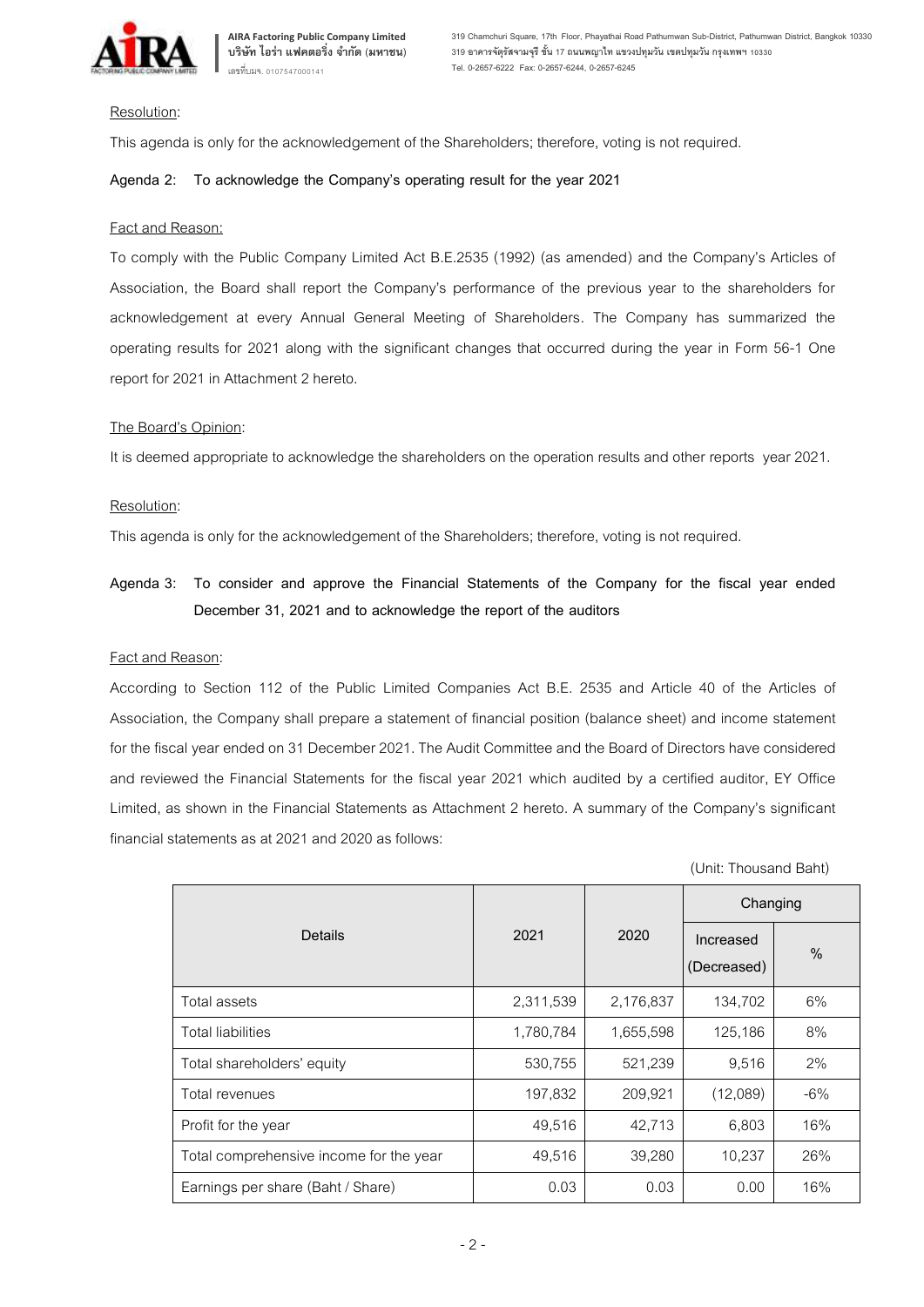

## The Board's Opinion:

The Board has recommended the Meeting to approve the Financial Statements for the fiscal year ended on 31 December 2021 which has considered and has agreed by the Audit Committee.

## Resolution:

The resolution for this agenda requires the majority votes of the Shareholders who have attended the Meeting and cast their votes.

## **Agenda 4: To consider and approve the appropriation of net profit as statutory reserve**

## **Fact and Reason:**

According to Section 116 of the Public Limited Companies Act B.E. 2535 and Article 43 of the Articles of Association states that a statutory reserve is required of at least 5% of its net profit after deducting accumulated deficit brought forward (if any), until the reserve reaches 10% of the registered capital, whereby this agenda shall be proposed to the Annual General Meeting of Shareholders for consideration and approval.

In 2021, the Company has a net profit of Baht 49.52 million Therefore, the Company had to allocate for the statutory reserve by laws at least 5% of net profits amounting Baht 2.5 million

## The Board's Opinion:

The Board has recommended the Meeting to approve the allocation for the statutory reserve by laws of net profit amounting Baht 2.5 million.

#### Resolution:

The resolution for this agenda requires the majority votes of the Shareholders who have attended the Meeting and cast their votes.

#### **Agenda 5: To consider and approve the omission of dividend payment of the year 2021**

#### Fact and Reason:

Company has adopted a policy to pay dividend to shareholders of at least 50% of net profit after deduction of all provisions. Dividend payments will be subject to change, depending on cash flow and investment plan as well as other future requirements of the Company. Such dividend payments shall not exceed the retained earnings of the Company nor adversely affect the Company ongoing operations.

For the year ended on 31 December 2021, the Company has a net profit of Baht 49.52 million. During year 2021 the Company paid the interim dividend payment for 9 months operation results from net profit and retained earnings totaling of Baht 40.00 million which is in according to the dividend payment policy. Therefore, the Board has recommended the Meeting to approve the omitted dividend payment from the 2021 performance.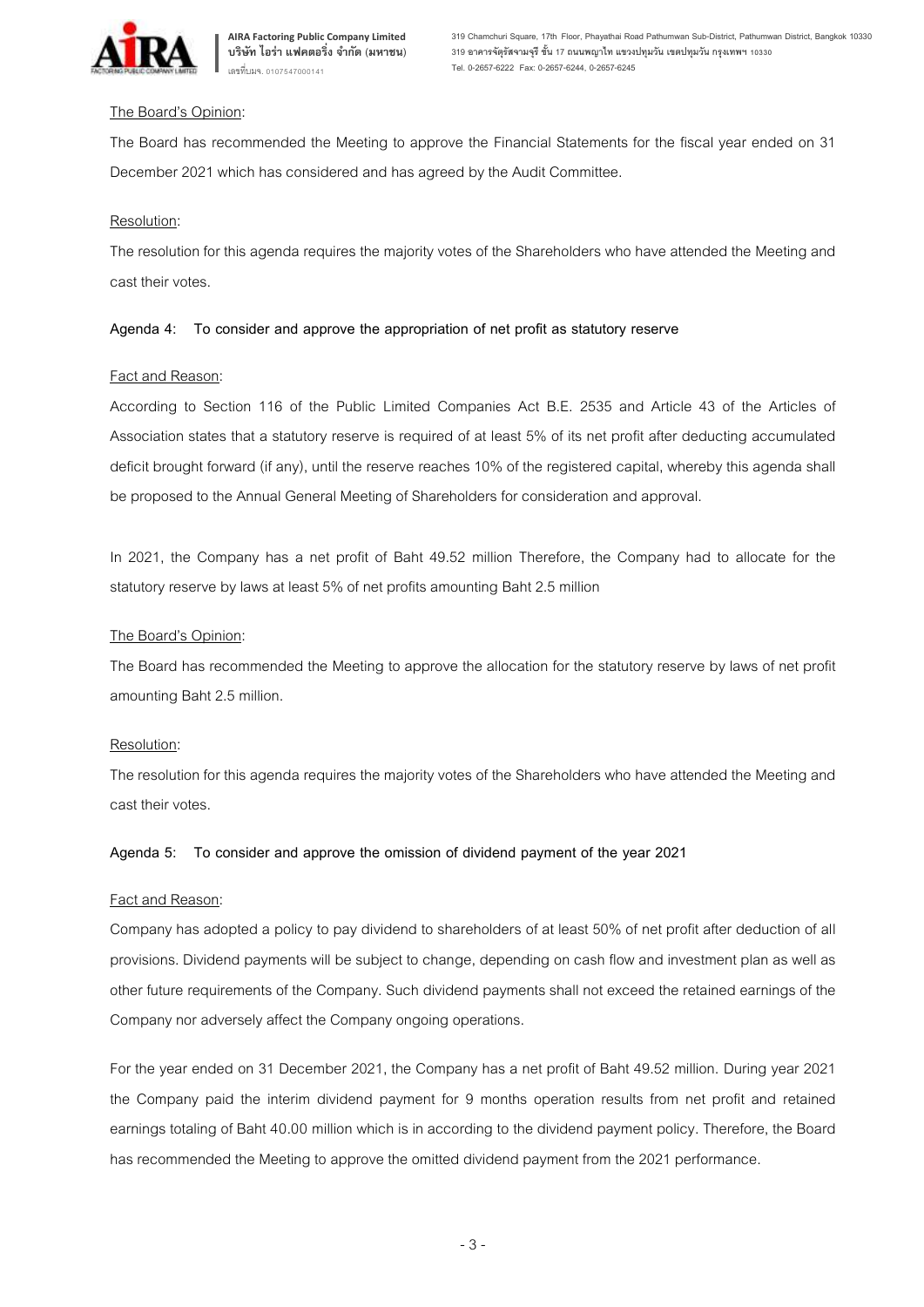

**AIRA Factoring Public Company Limited บริษัท ไอร่า แฟคตอริ่ง จ ากัด (มหาชน)** เลขที่บมจ. 0107547000141

**319 Chamchuri Square, 17th Floor, Phayathai Road Pathumwan Sub-District, Pathumwan District, Bangkok 10330 319 อาคารจัตุรัสจามจุรีชั้น 17 ถนนพญาไท แขวงปทุมวัน เขตปทุมวัน กรุงเทพฯ 10330 Tel. 0-2657-6222 Fax: 0-2657-6244, 0-2657-6245**

Details of dividend payment in 2021 compared with 2020 and 2019 as follows:

| Details                                                         | 2021<br>(Proposed) | 2020                     | 2019  |
|-----------------------------------------------------------------|--------------------|--------------------------|-------|
| Net Profit Attribute to owners of the company (Million<br>Baht) | 49.52              | 42.71                    | 42.16 |
| Total number of shares (Shares)                                 | 1.600              | 1.600                    | 1,600 |
| Total Dividend (Baht / Share)                                   |                    |                          |       |
| - Interim dividend payment (Baht per Share)                     | 0.025              | 0.021                    | 0.025 |
| - Annual dividend payment (Baht per Share)                      |                    | $\overline{\phantom{a}}$ |       |
| Total Dividend amount (Million Baht)                            | 40.00              | 33.60                    | 40.00 |
| Dividend payout ratio (%)                                       | 80.77              | 78.67                    | 97.90 |

#### The Board's Opinion:

The Board has recommended the Meeting for the omission of dividend payment of the year 2021 due to the Company paid the interim dividend payment for 9 months operation results and retain earning totaling of Baht 40.00 million in the rate of Baht 0.025 per share from or 80.77% of net profit since 8 December 2021, which is in according to the dividend payment policy.

#### Resolution:

The resolution for this agenda requires the majority votes of the Shareholders who have attended the Meeting and cast their votes.

## **Agenda 6: To consider and approve the election of directors in place of the retiring directors by rotation for the year 2022**

#### Fact and Reason:

According to Section 71 of the Public Limited Company ACT B.E. 2535 and Article 18 of the Company's Articles of Association, one-third of the directors must retire from office at each shareholder's general meeting. The directors whom have previously retired may be re-elected to resume their office.

| List of Director Names         | Position                                                      |  |  |
|--------------------------------|---------------------------------------------------------------|--|--|
| 1.Mr. Poonsak Thiapairat       | Independent Director / Audit Committee /                      |  |  |
|                                | Nomination and Remuneration Committee                         |  |  |
| 2. Mrs. Nalinee Ngamsettamas   | Director / Authorized Director / Executive Committee /        |  |  |
|                                | Nomination and Remuneration Committee /                       |  |  |
| 3. Mrs. Nongluk Chantarasombat | Director / Authorized Director / Chairman of Credit Committee |  |  |
| 4.Mr. Akrawit Sooksai          | Director / Authorized Director / Executive Committee /        |  |  |
|                                | Credit Committee / Chief Executive Officer                    |  |  |

In 2022, there are 4 directors who retired by rotation as follows: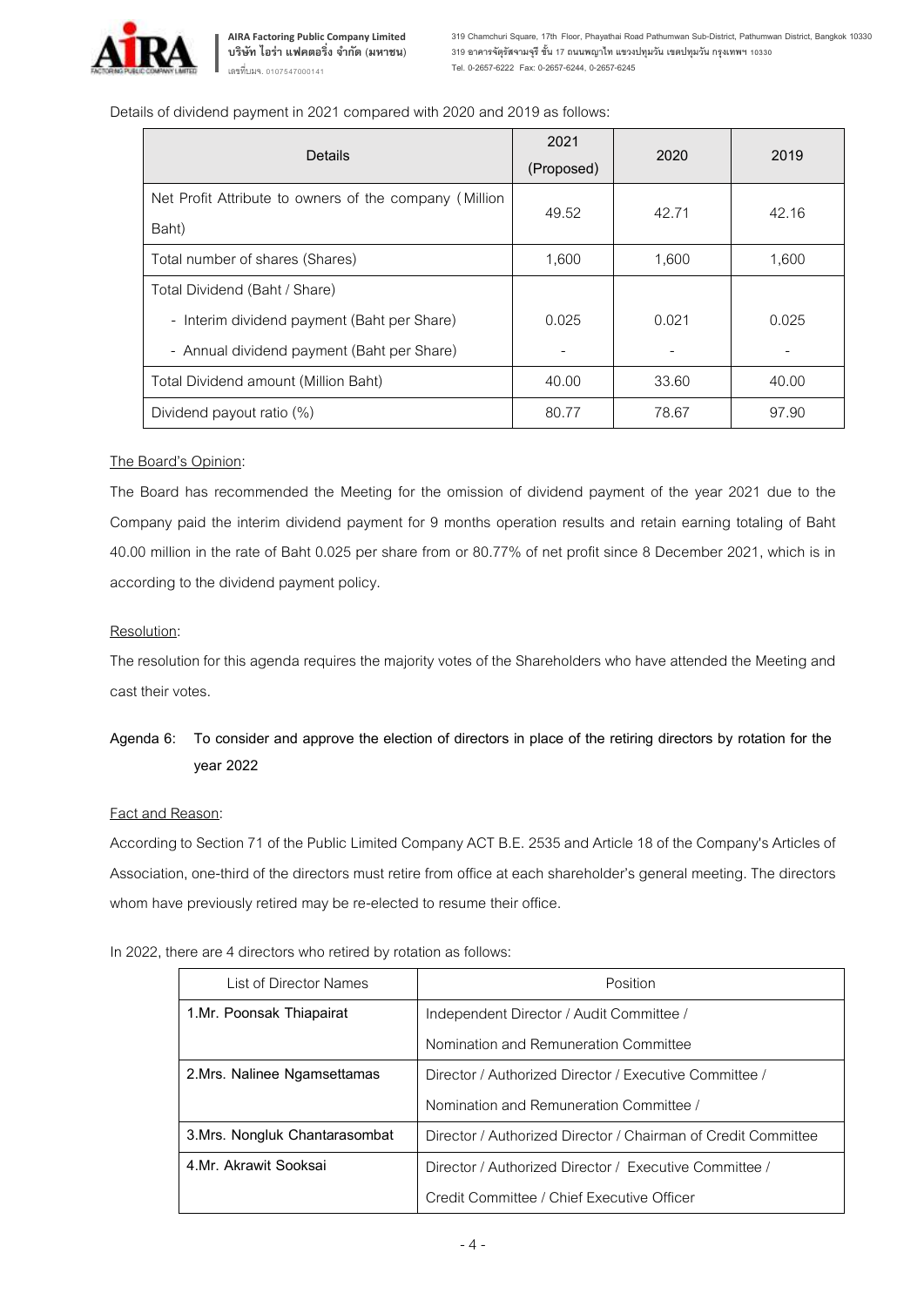

**AIRA Factoring Public Company Limited บริษัท ไอร่า แฟคตอริ่ง จ ากัด (มหาชน)** เลขที่บมจ. 0107547000141

**319 Chamchuri Square, 17th Floor, Phayathai Road Pathumwan Sub-District, Pathumwan District, Bangkok 10330 319 อาคารจัตุรัสจามจุรีชั้น 17 ถนนพญาไท แขวงปทุมวัน เขตปทุมวัน กรุงเทพฯ 10330 Tel. 0-2657-6222 Fax: 0-2657-6244, 0-2657-6245**

The preliminary information on the retiring directors proposed for reappointment is in attachment no 3 hereto.

For the 2022 AGM, the Company has announced the shareholders' opportunity to propose nominee for director during 1 October 2021- 31 December 2021. However, there were no shareholders who had proposed a qualified nominee to be elected as the Company's director.

#### The Board's Opinion:

The Board of Directors, who have not a conflict of interest in this agenda, has considered by carefully with the Nomination and Remuneration Committee and resolved to propose the Meeting to approve the re-elected of 4 directors for another term. The Board has agreed that mention directors have the full qualifications required by the Public Limited Companies Act B.E. 2535 and relevant regulations of the Capital Market Supervisory Board.

In this regard, there are 1 of 4 directors who retired by rotation as an independent director which has a term of office for more than 9 years. The Board of Directors has considered that the independent director even if his tenure exceeds nine years, it does not deprive him of his independence, still be able to give opinions and perform duties independently follow the guidelines related correctly including knowledge, expertise which is the most beneficial to the company and is also a person who has full qualifications according to the requirements qualifications of independent directors of the company and the requirements of the Capital Market Supervisory. The Board of Directors agreed to propose to the shareholders' meeting for approval.

#### Resolution:

The resolution for this agenda requires the majority votes of the Shareholders who have attended the Meeting and cast their votes.

# **Agenda 7: To consider and approve the determination of the remuneration of the directors and Directors of sub-committees the year 2022 and Directors' Bonus**

#### Fact and Reason:

According to Section 90 of the Public Limited Company Act B.E. 2535 and the Article 23 of the Company's Articles of Association, requires that the directors are entitled to remuneration with approval by the shareholders.

Criteria for determining the remuneration of directors and sub-committees: The Nomination and Remuneration Committee considers the remuneration based on good corporate governance principles together with various factors such as roles, duties and responsibilities, performance of the Board of Directors, business operation result, business size, economic including comparative information reference from other companies in the industry with the same or similar size and same nature of business. as well as the results of the director's remuneration survey of the Thai Institute of Directors Association (IOD).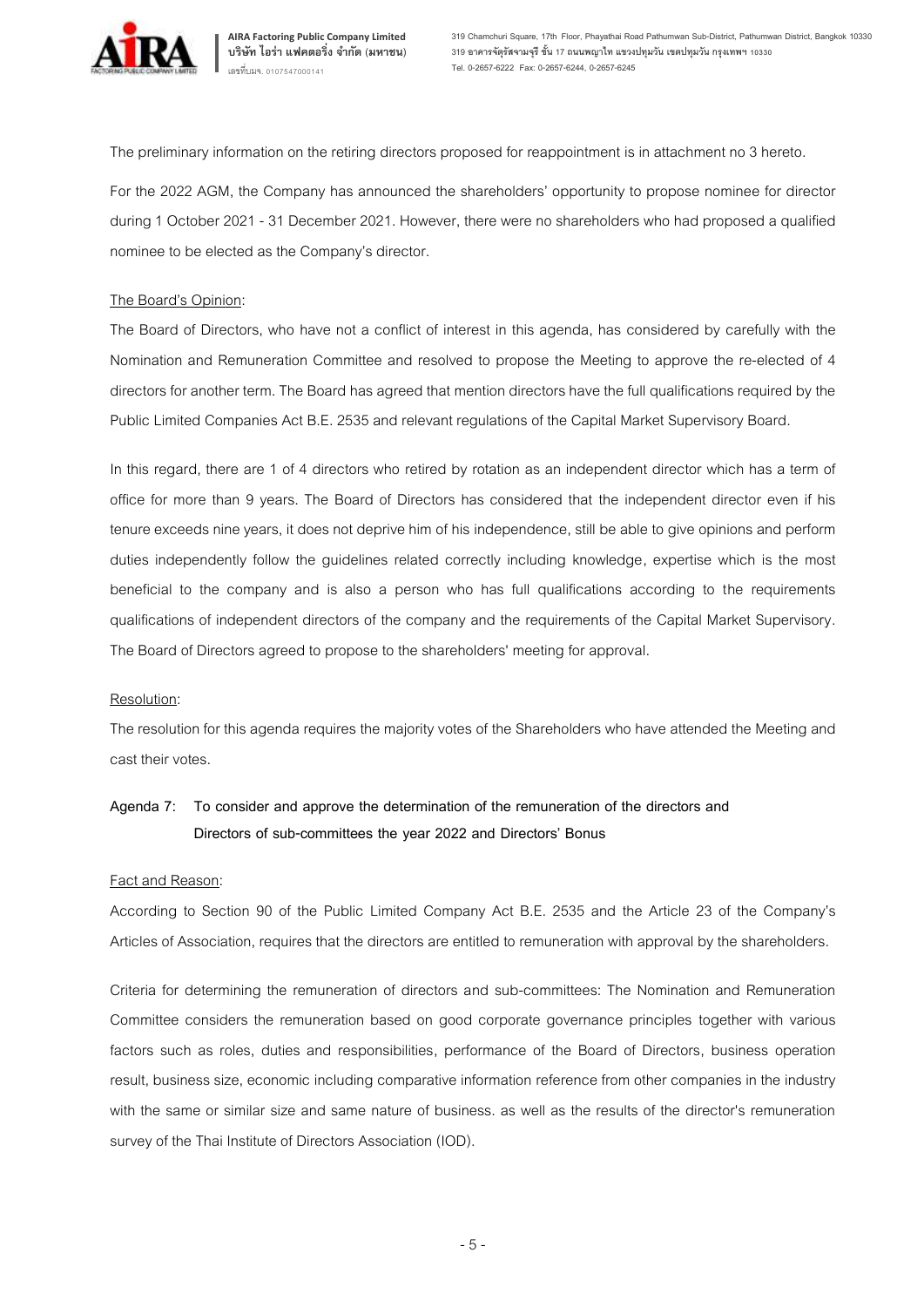

Directors' remuneration is divided into 2 types as follows:

- Remuneration in monetary terms meeting feeand directors' bonuses
- Compensation for other benefits None

In this regard, The Nomination and Remuneration Committee has considered that the remuneration is appropriate and sufficient to motivate and maintain quality directors therefore proposed to the Board of Directors for consideration.

The details of the scope of duties and responsibilities of the Board of Directors and various sub-committees appear in Enclosure No. 1 under the heading of Corporate Governance Structure.

## The Board's Opinion:

The Board of Directors have recommended this issue to be proposed to the Meeting for the approval of the Directors' remuneration for 2022 in the form of meeting fee and bonus to the Board of Directors and subcommittee as follows:

| <b>Details</b> |                                               | 2022       | 2021   | <b>Note</b>                 |
|----------------|-----------------------------------------------|------------|--------|-----------------------------|
|                |                                               | (Proposed) |        |                             |
| 1.             | The Directors' remuneration                   |            |        |                             |
|                | The Board of Directors                        |            |        |                             |
|                | - Chairman of the Board of Directors          | 25,000     | 25,000 | The remuneration of         |
|                | - Member of the Board of Directors            | 15,000     | 15,000 | Executive Director shall be |
|                |                                               |            |        | reduced by half.            |
|                | The Audit Committee                           |            |        |                             |
|                | - Chairman of the Audit Committee             | 25,000     | 25,000 |                             |
|                | - Member of the Audit Committee               | 15,000     | 15,000 |                             |
|                | The Nomination and Remuneration Committee     |            |        |                             |
|                | - Chairman of the Nomination and Remuneration | 15,000     | 15,000 | The remuneration of         |
|                | Committee                                     |            |        | Executive Director shall be |
|                | - Member of the Nomination and Remuneration   | 10,000     | 10,000 | reduced by half.            |
|                | Committee                                     |            |        |                             |
|                | The Executive Committee                       |            |        |                             |
|                | - Chairman of the Executive Committee         | 15,000     | 15,000 | Executive Director shall be |
|                | - Member of the Executive Committee           | 10,000     | 10,000 | not received remuneration.  |
|                | The Credit Committee                          |            |        |                             |
|                | - Chairman of the Credit Committee            | 15,000     | 15,000 | Executive Director shall be |
|                | - Member of the Credit Committee              | 10,000     | 10,000 | not received remuneration.  |
| 2.             | Other benefits                                | None       | None   |                             |

#### • **The Directors' meeting fee**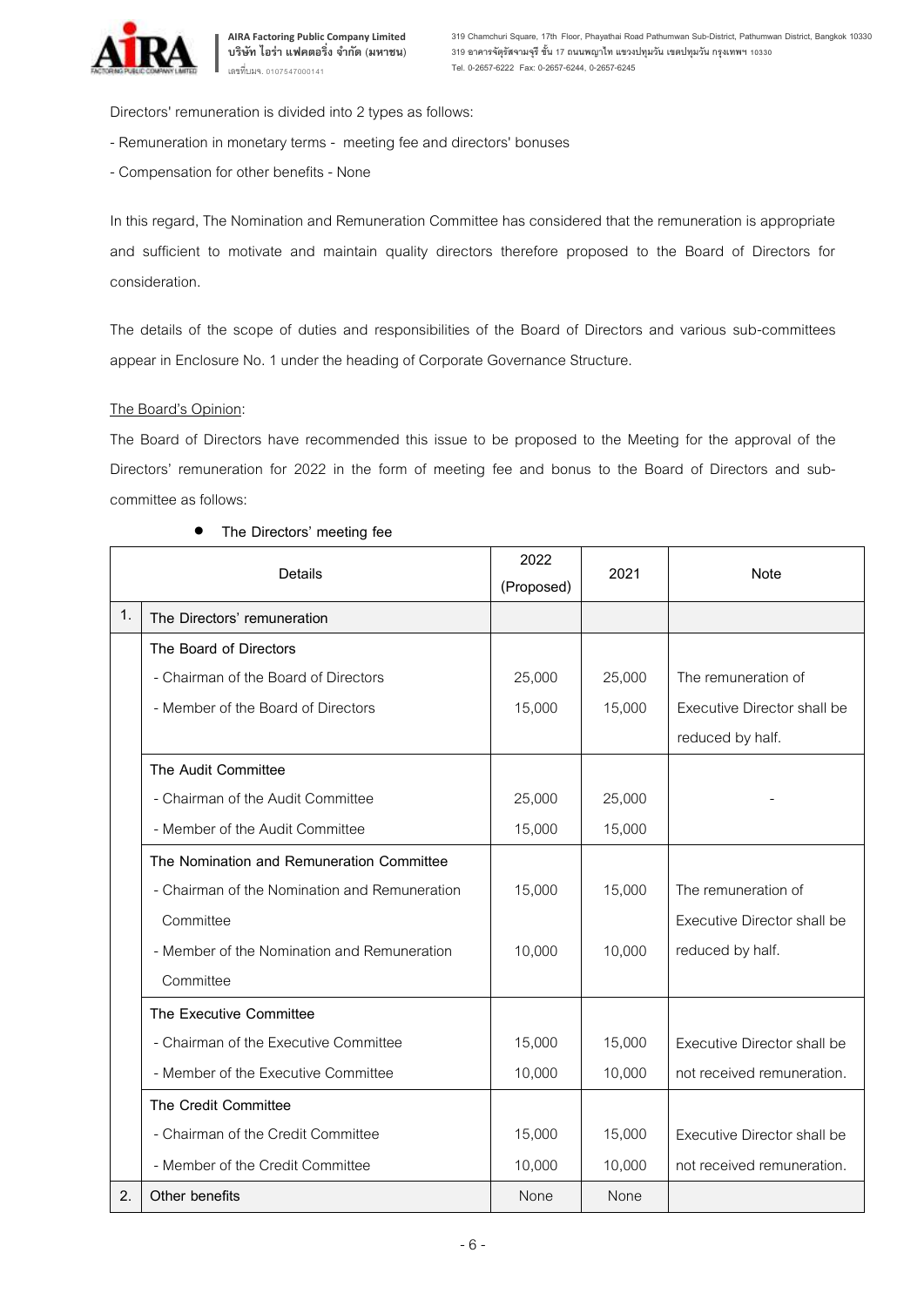

## • **The Directors' bonus**

The Board has agreed to propose the Meeting to consider the directors' bonus for the operating result 2021 in the amount of not more than Baht 1.238 million, the Nomination and Remuneration Committee and the Board of Directors have considered the remuneration in accordance with the operating results of the year 2021, details are as follows:

| The directors' bonus for the     | The directors' bonus for the | <b>Note</b>                             |  |
|----------------------------------|------------------------------|-----------------------------------------|--|
| operating result 2021 (Proposed) | operating result 2020        |                                         |  |
| Baht 1.238 million               | Baht 0.76 million            | The proposed director's bonus has       |  |
|                                  |                              | increased by 0.48 million baht from the |  |
|                                  |                              | previous year or accounted for 63%      |  |

Calculating the remuneration paid to the directors calculated according to the proportion of each director's tenure

#### Resolution:

The resolution for this agenda requires the vote of not less than two-thirds of the Shareholders who have attended the Meeting.

# **Agenda 8 : To consider and approve the appointment of the auditors and the determination of the audit fee for the year 2022**

#### Fact and Reason:

According to Section 120 of the Public Limited Company Act B.E. 2535 and the Articles of Association of the Company No. 37 (5), the Annual General Meeting of Shareholders appoints the auditors and fixes the auditing fee annually.

#### The Board's Opinion:

The Audit Committee and the Board of Directors have considered quality, services, independence in operation, number of auditors and sufficient to provide services including the appropriate of auditor remuneration. The both of those Boards greed to appoint auditors from EY Office Limited who had the qualifications as prescribed by the Securities and Exchange Commission to be the Company's auditor year 2022, named as follows:

| Name of Auditors                | <b>CPA Registration</b> | Auditing years for the Company during the past 7 |  |
|---------------------------------|-------------------------|--------------------------------------------------|--|
|                                 | No.                     | years                                            |  |
| Mrs. Poonnard Paocharoen        | 5238                    | and $/$ or<br>1 Year: 2021                       |  |
| Miss. Vissuta Jariyathanakorn   | 3853                    | and $/$ or<br>1 Year: 2021                       |  |
| Miss. Sumana Punpongsanon       | 5872                    | and $/$ or<br>1 Year: 2021                       |  |
| Miss, Orawan Techawatanasirikul | 4807                    | 1 Year: 2021<br>and $/$ or                       |  |
| Miss. Kirdsiri Kanjanaprakasit  | 6014                    | 1 Year: 2021                                     |  |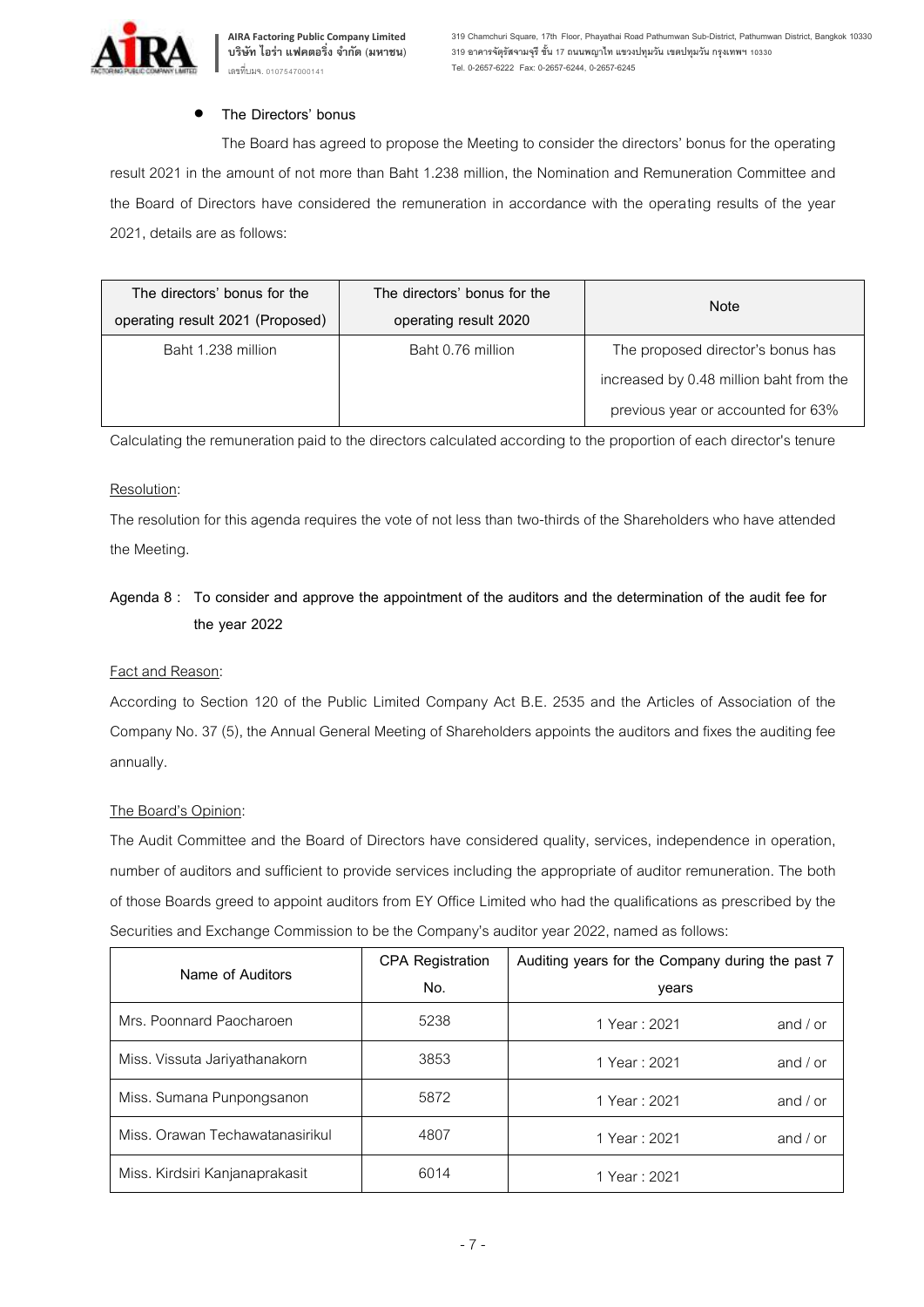

**319 Chamchuri Square, 17th Floor, Phayathai Road Pathumwan Sub-District, Pathumwan District, Bangkok 10330 319 อาคารจัตุรัสจามจุรีชั้น 17 ถนนพญาไท แขวงปทุมวัน เขตปทุมวัน กรุงเทพฯ 10330 Tel. 0-2657-6222 Fax: 0-2657-6244, 0-2657-6245**

Any of the above auditors can conduct the audit and express an opinion on the Company's financial statements. In the event that none of these auditors are available, EY Office Limited is authorized to delegate another one of its certified public accountants to conduct the audit. For 2022, the proposed auditing fee is as follows:

(Unit: Baht)

| <b>Audit Fee</b> | 2022<br>(Proposed) |           | Changing                 |                          |  |
|------------------|--------------------|-----------|--------------------------|--------------------------|--|
|                  |                    | 2021      | Increase<br>(Decrease)   | $\frac{0}{0}$            |  |
| Audit fee        | 1,060,000          | 1,010,000 | 50,000                   | 4.95%                    |  |
| Others fee       | None               | None      | -                        | $\overline{\phantom{0}}$ |  |
| Total            | 1,060,000          | 1,010,000 | $\overline{\phantom{0}}$ | $\overline{\phantom{a}}$ |  |

In addition, EY Office Limited and the proposed auditors are independent and have no conflict of interest with the Company, the management, the major shareholders or any related persons.

#### Resolution:

The resolution for this agenda requires the majority votes of the Shareholders who have attended the Meeting and cast their votes.

## **Agenda 9: Other matters (if any)**

The Board of Directors has determined the Record date to identity shareholders that are eligible to attend the meeting would be on 8 March 2022.

The Board of Directors would like to invite all shareholders to attend the 2022 Annual General Meeting of Shareholders via electronic meeting (e-AGM) on Thursday, 21 April 2022 at 10.00 hrs. The pre-registration will be opened on Friday, 1 April 2022 at 10.00 hrs. onward. The details are as shown in Attachment 7.

Any shareholder who wishes to appoint a proxy to attend the Meeting and vote on his or her behalf must complete only one proxy, please use the Proxy Form B as shown in Attachment 9 together with the documents or evidence for attending the Meeting as shown in Attachment 6 or download the proxy form from the Company's website[: www.airafactoring.co.th.](http://www.airafactoring.co.th/)

Any shareholder who is unable to attend the shareholders' meeting can authorize one of the Company's independent directors; Mr. Sorasit Soontornkes or Mrs. Yajai Pattanasukwasun to attend and vote on his or her behalf. Details of Independent Directors can be found in Attachment 4. The Company requests the shareholders' proxy be mailed to the Company's address as below within15 April 2022:

Company Secretary, AIRA Factoring Public CompanyLimited,

319 Chamchuri Square, 17<sup>th</sup> Floor, Phayathai Road,

Pathumwan Sub-District, Pathumwan District, Bangkok 10330